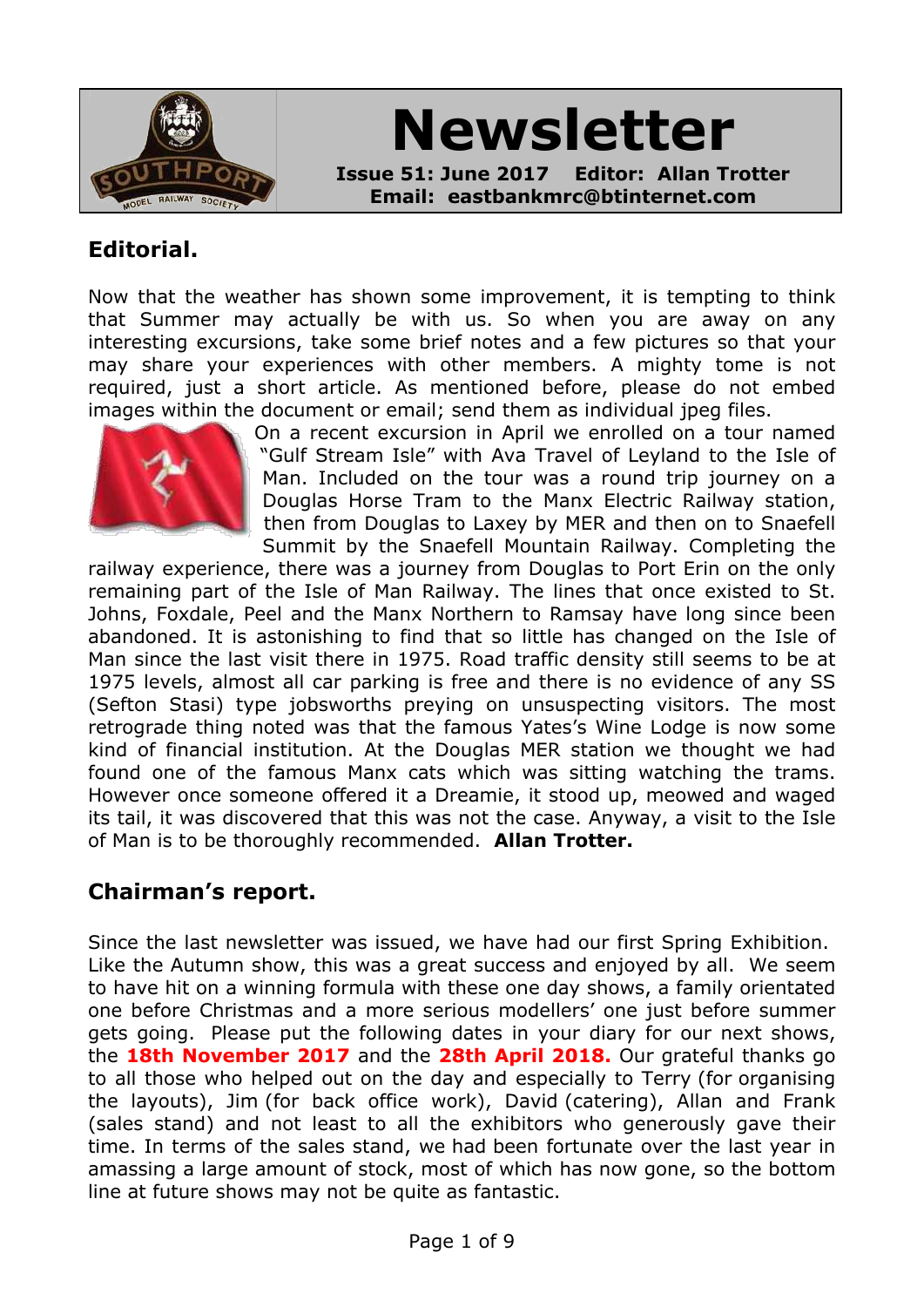# **Clairmont Old Quay.**



Another item of good news it that through the generosity of the late Trevor Foster's estate we now have a 7mm scale narrow gauge layout, Clairmont Old Quay. This is a beautiful little layout, built to an extremely high standard that was on the exhibition circuit in the late nineteen nineties but has not been seen for fifteen years or so. It came complete with stock and controllers so it really is a 'ready to run' layout, although we do need to provide a few cables as well as some nuts and bolts to get it operational. As soon as there has been more progress by the contractors on the clubroom building, we hope to erect it and have some running sessions.



# **Electronics for Model Railways.**

Have you ever wondered what diodes, transistors, bus wires, current, voltage etc are (just to name a few technical terms) and how you might put this knowledge to good usage on your layout. Well all is explained in a book called *Electronics for Model Railways* by David Dick. This is not just any book; it does not exist in WH Smith or Waterstones but as an eBook on the MERG website. Of great interest, it is free to download. There are three parts with a total download size of just over 40Mb in pdf format and running to 22 chapters over almost 500 pages. It explains all the basics of electricity and electronics and how it is applied to model railways as well as providing a number of projects such as traffic lights, servo controllers etc. The download can be found at: <https://www.merg.org.uk/ebook.php>

This is a useful adjunct to Allan Trotter's model railway electrics articles to be found at: <http://www.eastbank.org.uk/circuits.htm> **Ian Shulver.**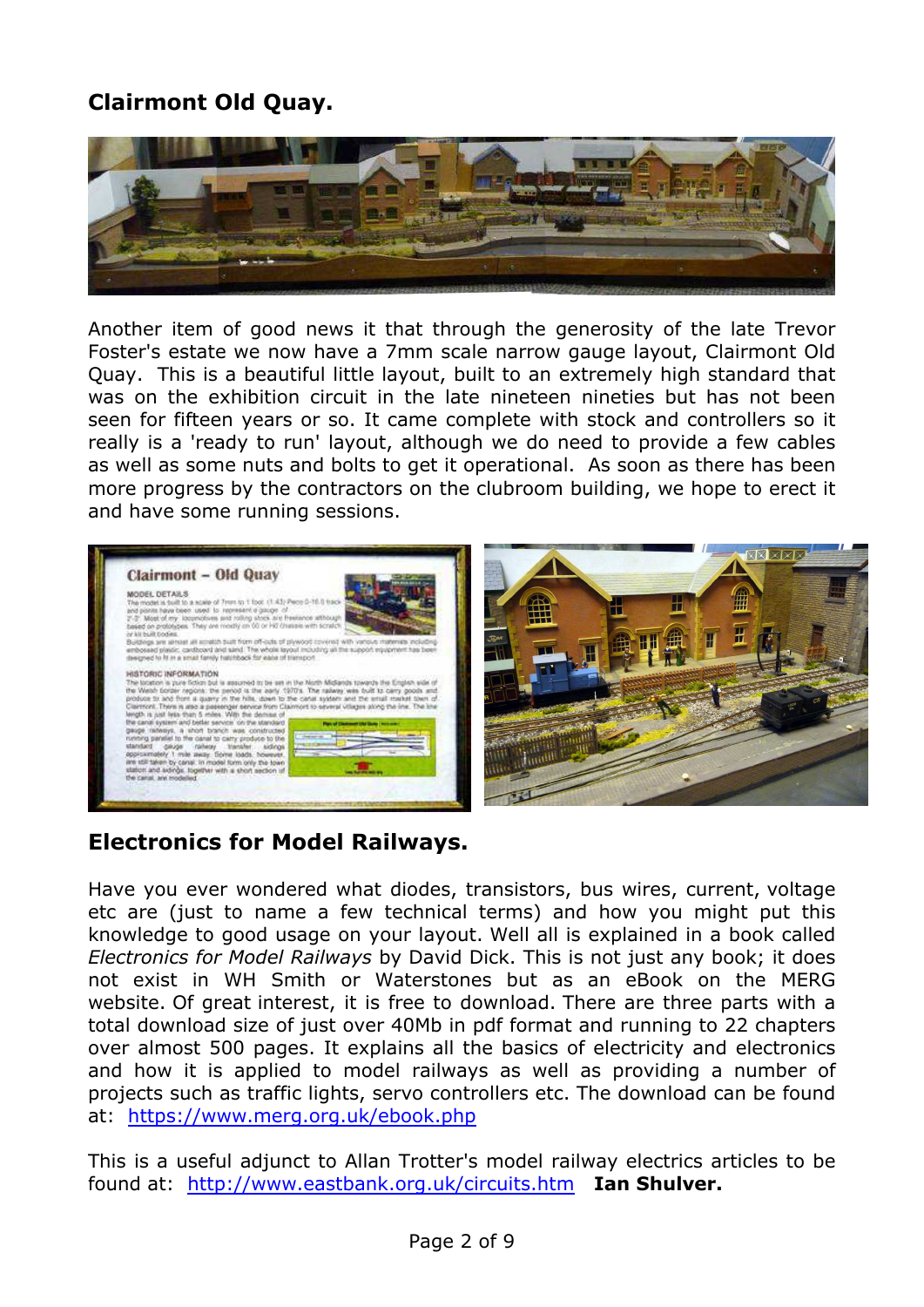# **Secretary's report.**

The AGM proceeded uneventfully on 12<sup>th</sup> May at the Scarisbrick Bowling Club. Due to a number of apologies, the numbers were down sufficiently that we ran the meeting Board Room style around tables and it certainly worked better for those of us who are deaf as a post.

None of the Committee positions were contested and the outcome is as follows:-

Chairman: Ian Shulver

Deputy Chairman: Allan Trotter

Secretary: Jim Ford

Treasurer: David Reames

Ordinary Committee Member: Ian Graham

There remains the opportunity for another member to join the Committee.

All of the re-elected officers confirmed their willingness to stand aside in future if "new blood" comes forward.

Terry Tasker accepted the renewal of his position of Spring Exhibition Coordinator.

It was once more noted that although the club has a positive bank balance that this was substantially due to the recent successful exhibitions and especially the sales stands. Some further discussion took place around how to improve membership numbers and other regular income.

Interest from member was expressed in external visits to neighbouring clubs as well as heritage and miniature railways near and far.

Since the AGM, modest progress on "Fishy Tales" has continued, with three new curved points being installed at one end of the fiddle yard to ease the dog leg, without further comprising the length of trains that can be held. This was especially satisfying as it proved possible to do this without needing to consider the earlier idea of singling the track 'Saltash style' at this point.

Once more we have been the beneficiary of gifts following the sad demise of our friends. In this case we have been given a whole exhibition-style layout complete with bespoke hand built rolling stock, created by the late Trevor Foster who will be better known to the GOL community for his outdoor layout. The layout, "Clairmont Old Quay" is in On16.5, a gauge that has not been seen by our club before, allowing the use of OO gauge mechanisms and wheels with 7mm gauge scenic items. It is in my view, one of the best of this genre, having been exhibited widely in the north-west about ten to fifteen years ago. We haven't assembled it yet (fingers crossed) but the layout comes complete with a high quality controller and automatic shuttle. Trevor's widow Carletta wanted the layout to go to a good home and it is a layout which is easily transportable and suitable for us to exhibit locally or even further afield.

Later this week a number of Southport members will be embarking on the annual "Sleeper Trip" which this year is visiting London, Inverness, Aberdeen, then by sea via Kirkwall to Lerwick in the Shetland Isles where a special tour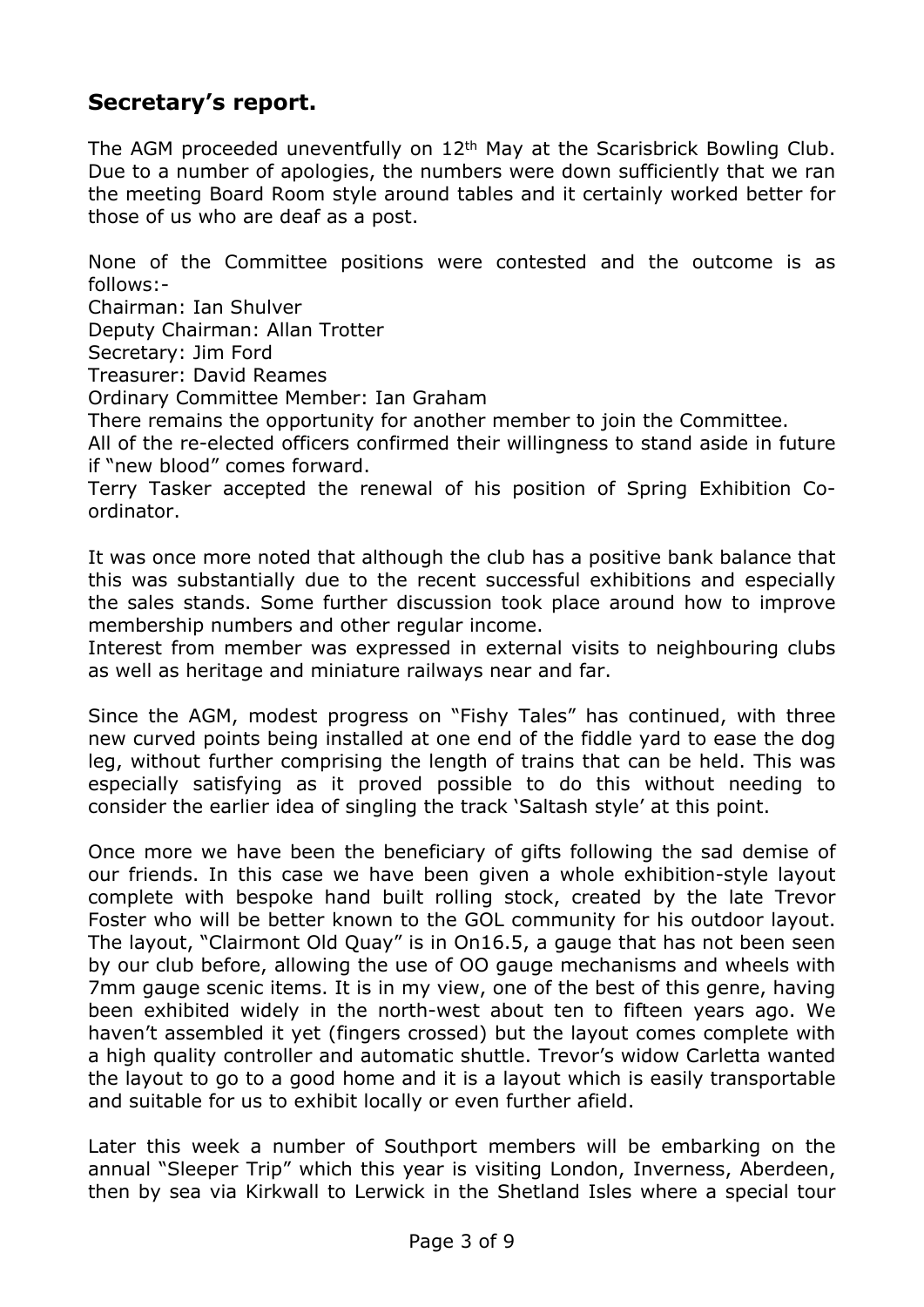has been arranged. We then fly south to Glasgow, then for two nights in Dunoon before sailing home to Liverpool aboard Boudicca with two of our wives joining us for the "Party night".

Coming up shortly is Woodvale Rally on 17th and 18th of June, so if you want to attend and help with the Southport MRS display, then do get in contact with myself or another club officer. **Jim Ford.**

#### **Treasurer's report.**

No report.

#### **Exhibition Co-ordinator's report.**

No report.

#### **Back to the Future?**



On first examination of this picture it may be assumed that the image was captured some forty years ago in 1977. In reality all that was needed was a digital camera, no DeLorean DMC-12 was required. The date of this image is actually the  $12<sup>th</sup>$  of May 2017 and the location is Preston Station. The locomotive was amongst other vintage vehicles with

the West Coast Railways Mk.2 Pullman charter train. Perhaps the British Rail colour scheme is a foretaste of things to come? **Allan Trotter.**

# **Visit to the Keighley & Worth Valley Railway, 13th May 2017.**

Breakfast in the County Hotel in Carlisle started at 08:00 and since we were intending to catch the 09:24 train to Keighley, an orderly queue formed by those requiring sustenance. Then on to the station to purchase tickets where we were pleasantly informed that a special Rail Ranger day ticket was available for the Settle & Carlisle Line for the princely sum of £9.90 with a senior railcard. At the platform our carriage, actual a single two car Class 158 DMU awaited. Once the doors were released, positions were taken up around the table seats. A trolley service boarded at Appleby and advantage was taken of tea, coffee and even soup, the latter being excellent. The trolley service departed at Settle.

Arriving on time at Keighley at 11:37 we had eight minutes to transfer to our 11:45 connection on the Keighley & Worth Valley Railway for the five mile journey to Oxenhope. Despite this apparently tight connecting time, this was accomplished without difficulty. Tickets for a round trip were purchased, £10.00 for us seniors. The train was made up of Mk.1 vehicles with 2 TSO,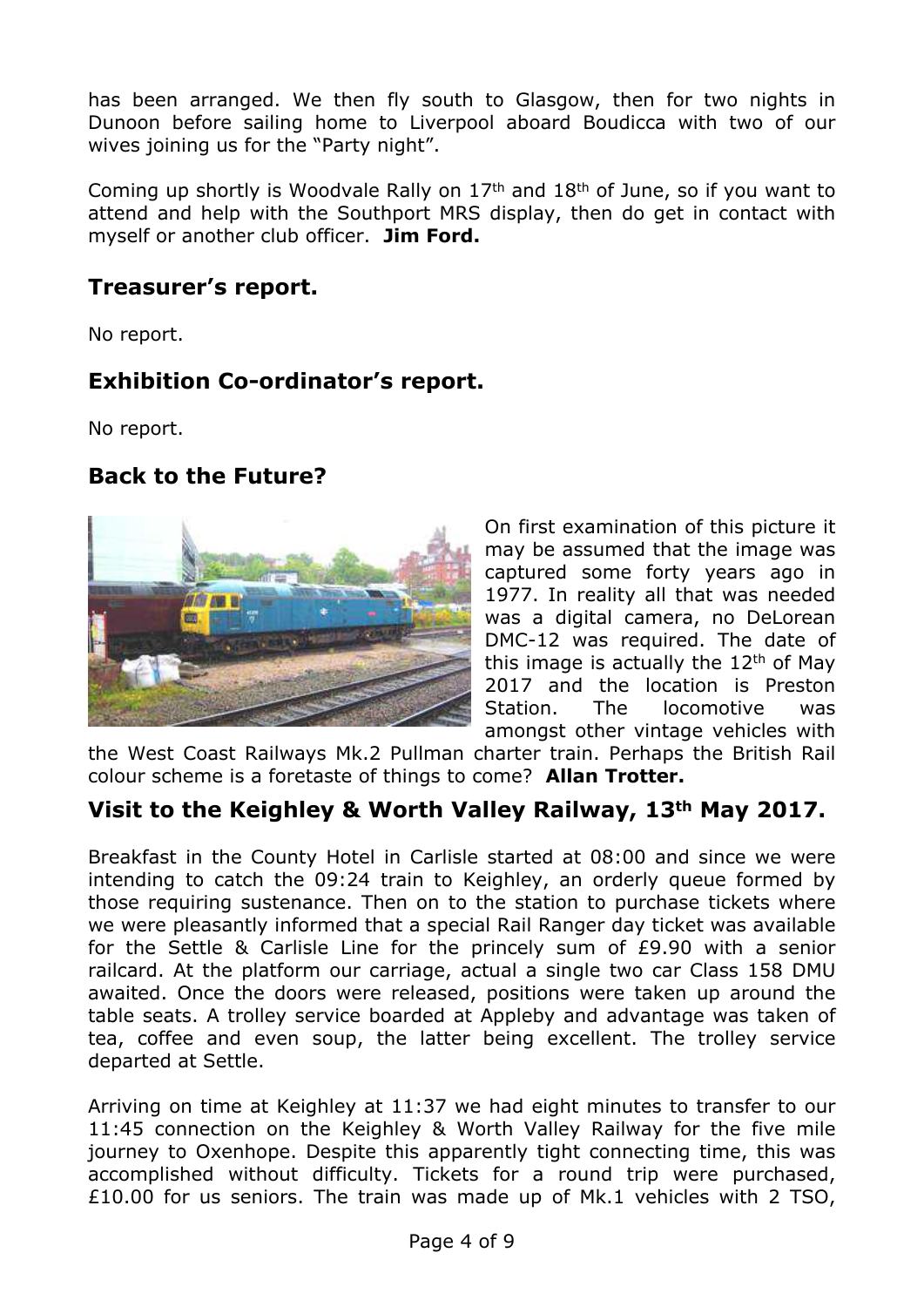RMB, 2 TSO and a BSO in the consist. After settling into a TSO, it made us really appreciate the comfort and spaciousness of properly designed long distance locomotive hauled passenger vehicles, in complete contrast to the cramped high density commuter style seating of the Class 158 units that are supposed to be suitable for Inter-City services. I surmise that the present day traveller has become accustomed to the veal crate like condition on aeroplanes and now accept this as the norm on long distance trains too.

After some delay due to the late working of a maintenance train we arrived at Oxenhope where, once the locomotive had run around the train, we were back off to Haworth where a break of just over an hour was enjoyed. The it was back to the luxury of a Mk.1 BSO for the short journey back to Keighley. It is a pity that the Keighley & Worth Valley Railway Company is not a registered mainline Train Operating Company and permitted to continue on with their excellent Mk.1 vehicles to Carlisle. Perhaps the quality and spacious comfort of the Mk.1 carriages would embarrass the management at Northern Rail?

Anyway, back to reality and at 15:12 it was time to get the shoehorn out and squeeze into the table seating of a Class 158. One thing though, it does ensure that you are on very friendly terms with your fellow passengers. This time there was no catering provided and an announcement from a dining car steward calling out "First sitting for afternoon tea" was but a faint memory of journeys past. We arrived at Carlisle on time at 17:28 after a pleasant run over the scenic Settle & Carlisle Line. **Allan Trotter.**

# **A Groucho goes gricing.**

In my youth, during those dark days which followed after Dr Beeching, when we thought that the railways were going to disappear altogether, the magazines had regular features on the railways of South America which in those days were fully intact, still run with British equipment and usually steam powered. A recent expedition to Buenos Aires and thence a voyage via Patagonia, Cape Horn and then up the West Coast of South America through the Chilean fjords and Valparaiso to Lima therefore provided an opportunity to see what had survived.

Regrettably I have to avise that as a network the railways have substantially disappeared from the continent, outside of the major conurbations.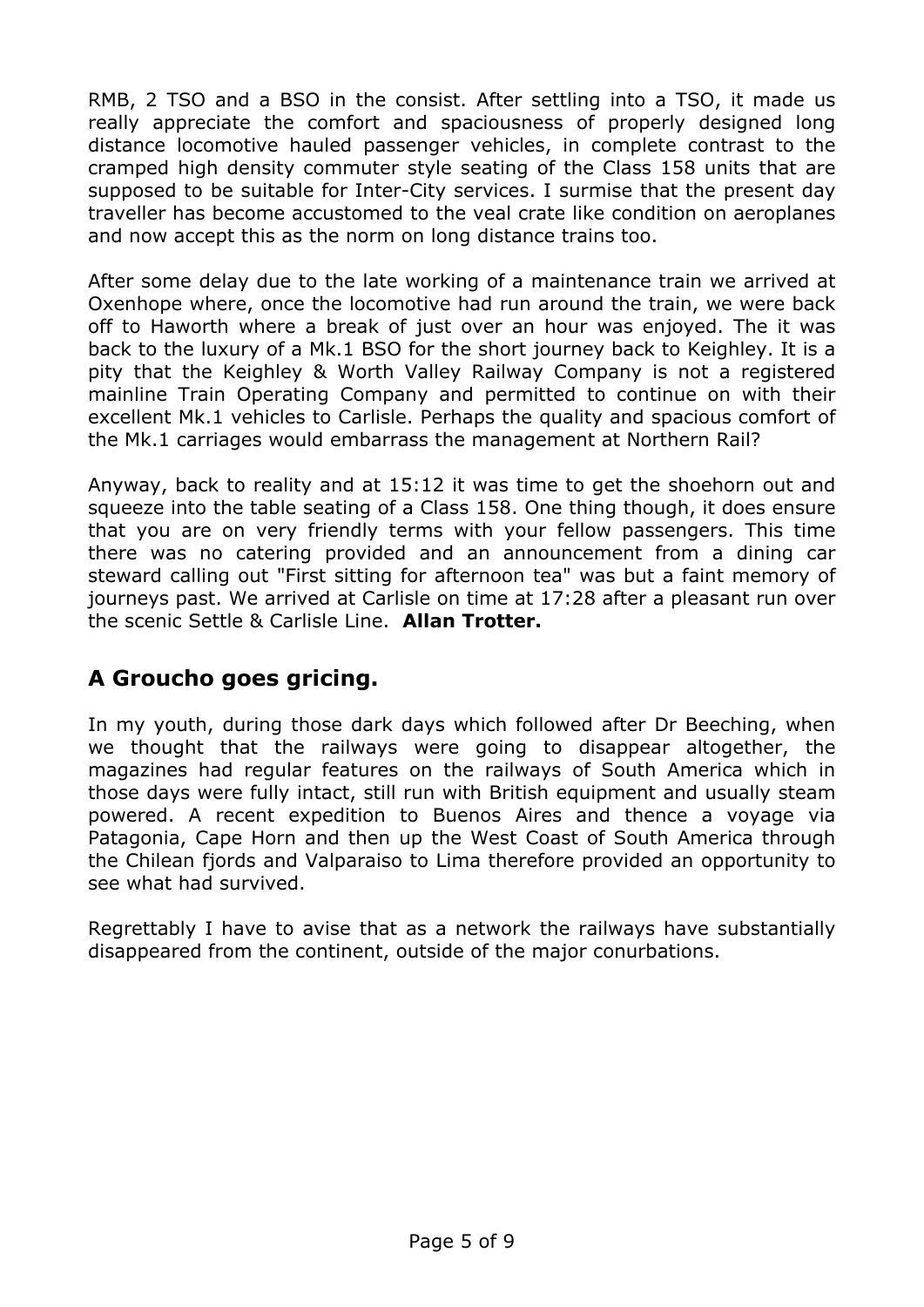

There is an extensive suburban network in Buenos Aires and a cut and cover metro system rather like those that exist in Belgium, for which the main difficulty is finding sufficient change to buy tickets in this country with riproaring inflation (the metro is about the only place that is not desperate to be paid in green dollars). The suburban network appears to have two gauges broad gauge and possibly metre gauge, and I got a few photographs and a brief video before being stopped by the security staff at the Retiro station.

A short and experimental tramway in the rejuvenated docklands area had ceased operation with the loaned Madrid tramcar covered by a tarpaulin. There were buses everywhere and 12 lane highways with levels of atmospheric pollution that must be causing considerable cancer, lung and heart disease in this most elegant capital city, ruled by a president who seems to be progressing by the minute, to the sort of dictatorship which is par for the course for the continent. The cause for all of the country's economic ills appears to be the continuing occupation of the Falkland Islands by the British, even though we fought to get them back 23 years ago and have maintained a presence in the islands since 1819 - just three years after Argentina managed to shake off its Spanish rule.



Travelling south we spotted a delightful Welsh station in Gaiman where the Welsh Dragon flies alongside the Argentinian flag, but the last train ran in 1961 in Welsh Patagonia and a Beyer Peacock locomotive is rusting away on a plinth at Puerto Madryn. They still speak Welsh, however and hold an eisteddfod and we were treated to a very mean Welsh tea following our visit to a penguin colony (penguin is actually a welsh word).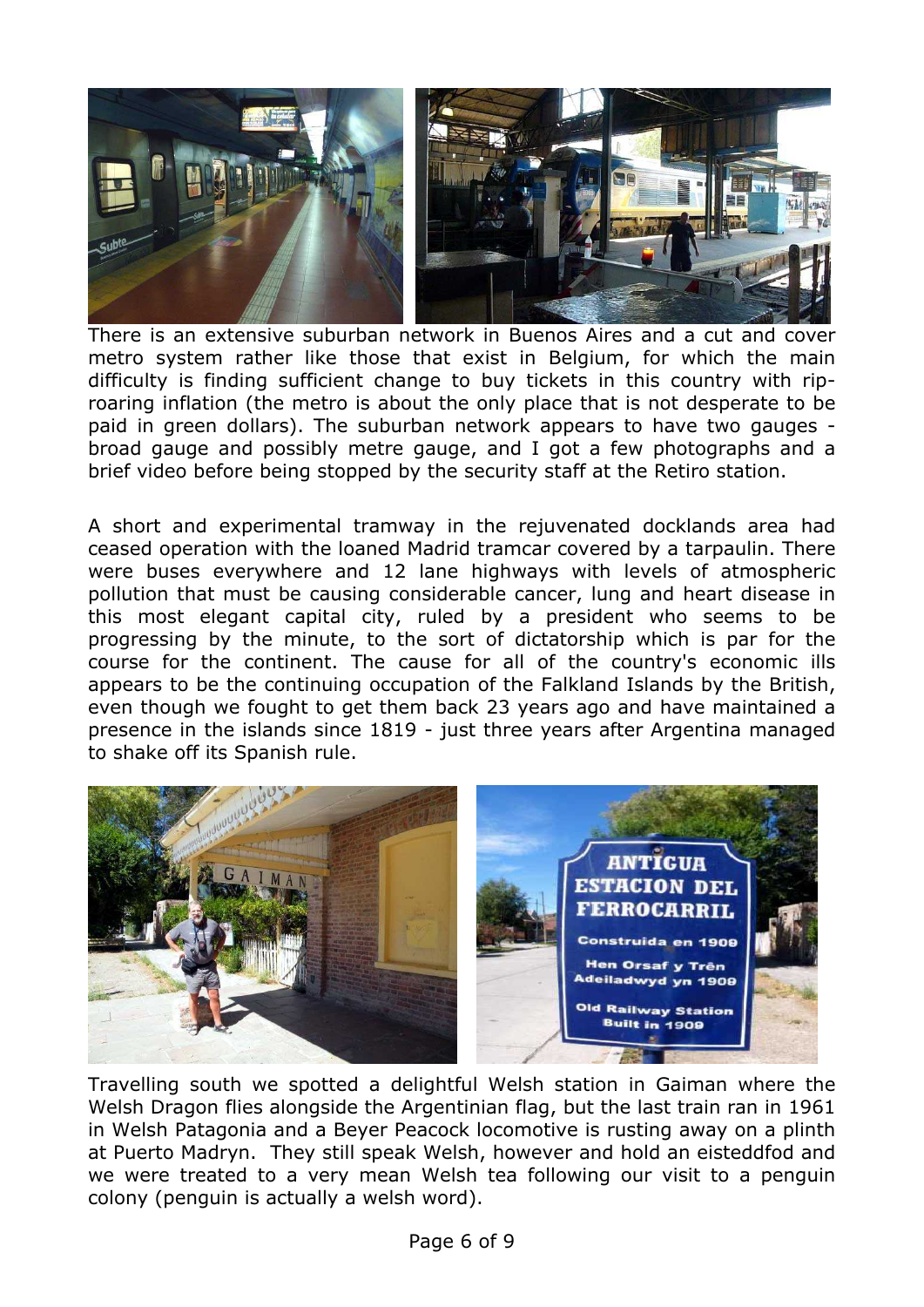

A different type of colony was experienced in Tierra del Fuego, where the railway which once served the prison colony at Ushuaia has been rebuilt as a tourist attraction taking you into the southern tip of the Andes. The railway was re-built to half metre gauge and as such is almost unique in the world which has resulted in some considerable difficulty in obtaining suitable rolling stock. Nevertheless they have managed to equip themselves with two reduced size versions of K-1 and another loco which looks like a reduced version of a Manning Wardle. Overall it was a very enjoyable experience, followed by a return on a catamaran along the Beagle Channel, with plenty of interesting wildlife. Ushuaia is the site of the memorial to the 1983 Falklands/Malvinas deaths so was a particularly insensitive place for Jeremy Clarkson to once more make a fool of himself last December (before he more recently fell on his sword), and in so doing to divert the attention of the entire Argentinian nation from the failings of their current and the former president General Galtieri onto the unprofessionalism of English broadcasters. Unfortunately the prison is no longer accepting admissions.



As we progressed up the western coast of Chile through the magnificent fjords and close to several places where the southern Patagonian ice field (the second largest in the world after Antarctica and Greenland) spills over into the ocean, we saw some evidence of former railways but nothing active. In particular at Puerto Montt (formerly the railhead for the Chilean Lake District and the northern fjords) which was settled by Sudetenland Germans in the 19th century, there were two mogul locomotives, one British and one American, plinthed by the bus station and surrounded by an indian encampment, but with the line stretching hundreds of miles north to Santiago alongside the Pan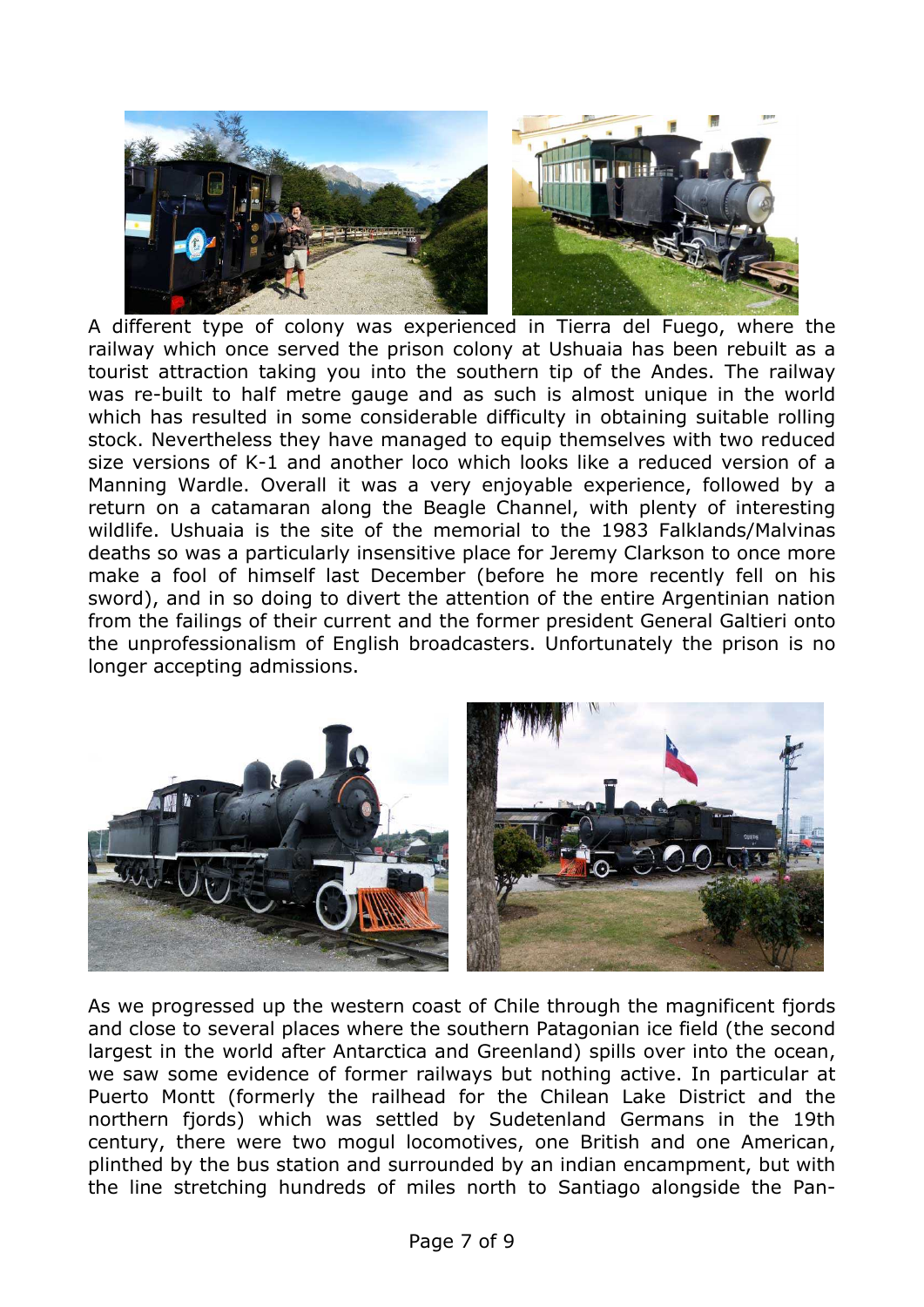American Highway unused despite several attempts to revive it in recent years.



Even at the delightful and photogenic cliffside city of Valparaiso, with its 15 funicular railways, the previously busy dockside lines are disused although there is an active suburban railway running alongside. The city does however boast a trolley bus service with trolleys that may be the oldest in the world and certainly date back into the 1950s. More entertaining however were the drummers who play in front of the cars halted at traffic lights!

At Arica, the port for La Paz in Bolivia, the rail system to there and Peru, although apparently intact was disused with several plinthed locos and the former railway station turned into a museum which was itself closed and derelict. And the folly of such neglect resulting in a monopoly for road transport was confirmed by the picketing of the port by lorry drivers accompanied by a slow procession which prevented local schoolchildren from coming aboard our ship to give a concert.





Finally, after a stopover at General San Martin, the port for Pisco, where a sad little 0-4-0 was plinthed in very arid desert conditions at the entrance of the port with no evidence of their having ever been any rails, we arrived at Callao the port for Lima, and again the rail system not disused although still in evidence and once more accompanied by excesses of

pollution and congestion. Overall the continent, like much of North America has yet to rediscover the advantages of rail transport, but there is so much to see of a cultural and historic nature that it is easy to miss the trains, with very